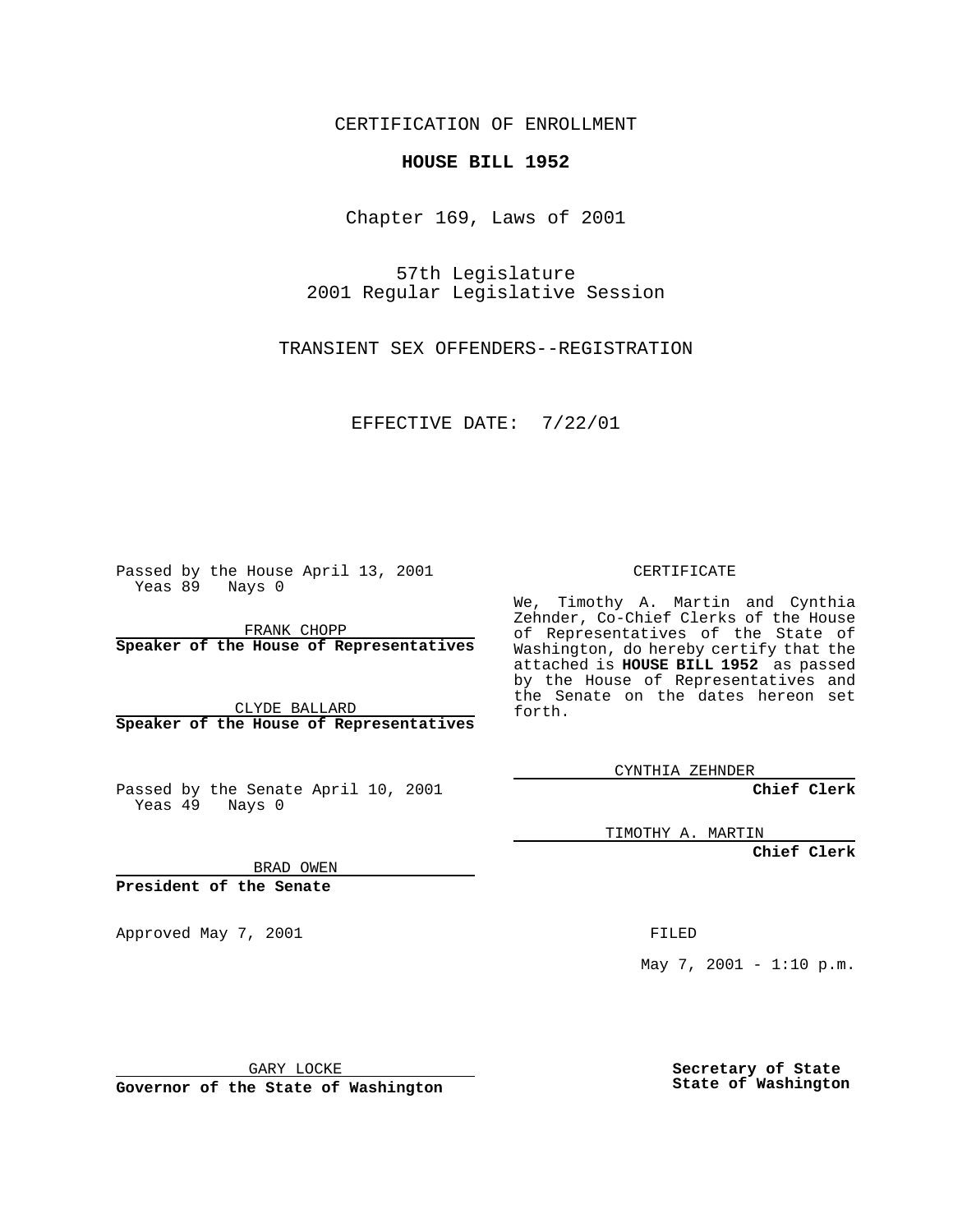## **HOUSE BILL 1952** \_\_\_\_\_\_\_\_\_\_\_\_\_\_\_\_\_\_\_\_\_\_\_\_\_\_\_\_\_\_\_\_\_\_\_\_\_\_\_\_\_\_\_\_\_\_\_

\_\_\_\_\_\_\_\_\_\_\_\_\_\_\_\_\_\_\_\_\_\_\_\_\_\_\_\_\_\_\_\_\_\_\_\_\_\_\_\_\_\_\_\_\_\_\_

ADOPTED AS AMENDED BY THE SENATE

Passed Legislature - 2001 Regular Session

## **State of Washington 57th Legislature 2001 Regular Session**

**By** Representatives Ballasiotes and O'Brien

Read first time 02/09/2001. Referred to Committee on Criminal Justice & Corrections.

 AN ACT Relating to registration of transient sex offenders and kidnapping offenders; and amending RCW 9A.44.130, 4.24.550, and 36.28A.040.

BE IT ENACTED BY THE LEGISLATURE OF THE STATE OF WASHINGTON:

 **Sec. 1.** RCW 9A.44.130 and 2000 c 91 s 2 are each amended to read as follows:

 (1) Any adult or juvenile residing whether or not the person has a fixed residence, or who is a student, is employed, or carries on a vocation in this state who has been found to have committed or has been convicted of any sex offense or kidnapping offense, or who has been found not guilty by reason of insanity under chapter 10.77 RCW of committing any sex offense or kidnapping offense, shall register with the county sheriff for the county of the person's residence, or if the person is not a resident of Washington, the county of the person's school, or place of employment or vocation, or as otherwise specified in this section. Where a person required to register under this section is in custody of the state department of corrections, the state department of social and health services, a local division of youth services, or a local jail or juvenile detention facility as a result of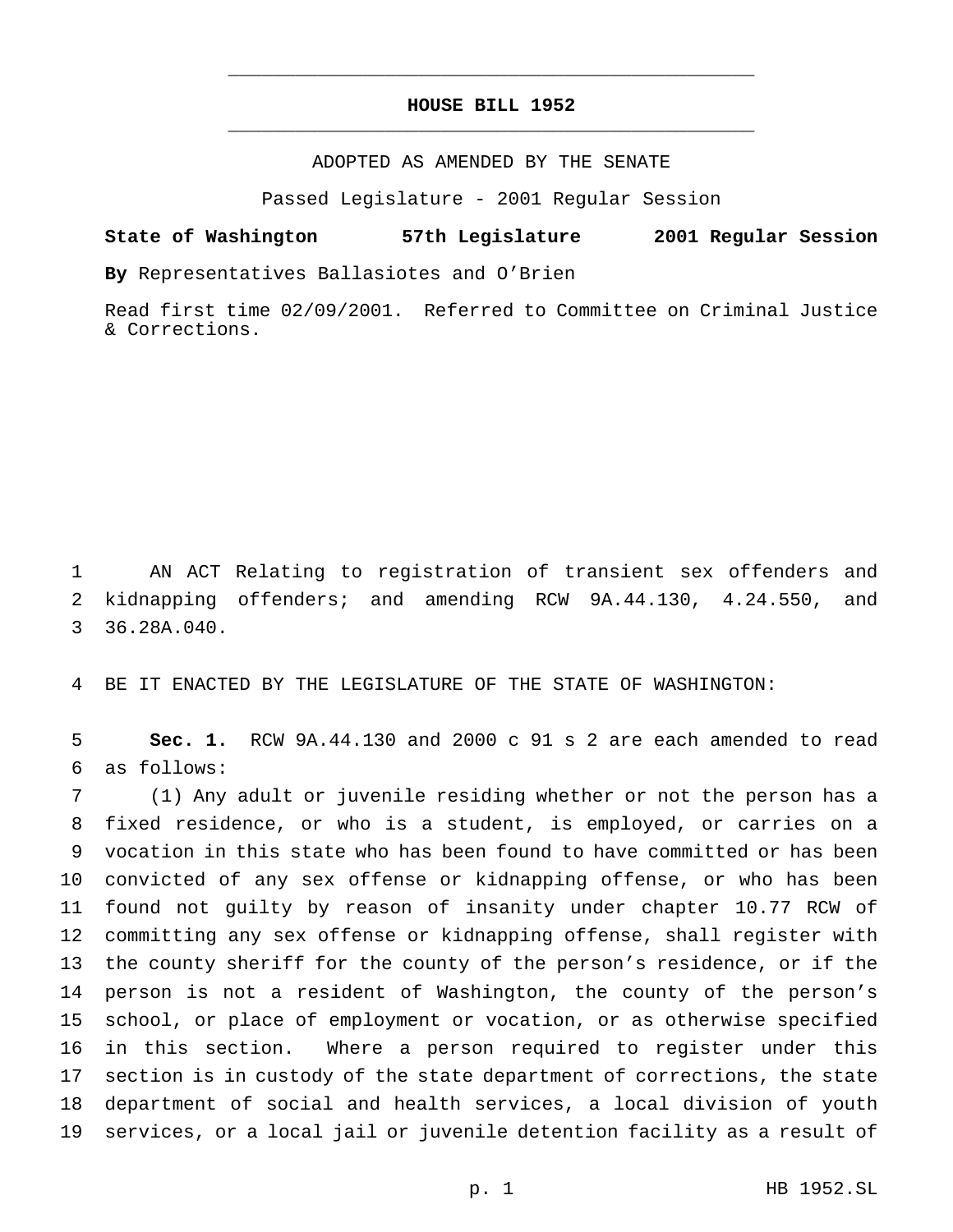a sex offense or kidnapping offense, the person shall also register at the time of release from custody with an official designated by the agency that has jurisdiction over the person. In addition, any such adult or juvenile who is admitted to a public or private institution of higher education shall, within ten days of enrolling or by the first business day after arriving at the institution, whichever is earlier, notify the sheriff for the county of the person's residence of the person's intent to attend the institution. Persons required to register under this section who are enrolled in a public or private institution of higher education on June 11, 1998, must notify the county sheriff immediately. The sheriff shall notify the institution's department of public safety and shall provide that department with the same information provided to a county sheriff under subsection (3) of this section.

 (2) This section may not be construed to confer any powers pursuant to RCW 4.24.500 upon the public safety department of any public or private institution of higher education.

 (3)(a) The person shall provide the following information when registering: (i) Name; (ii) address; (iii) date and place of birth; (iv) place of employment; (v) crime for which convicted; (vi) date and 21 place of conviction; (vii) aliases used; (viii) social security number; (ix) photograph; and (x) fingerprints.

 (b) Any person who lacks a fixed residence shall provide the following information when registering: (i) Name; (ii) date and place 25 of birth; (iii) place of employment; (iv) crime for which convicted; (v) date and place of conviction; (vi) aliases used; (vii) social security number; (viii) photograph; (ix) fingerprints; and (x) where he or she plans to stay.

 (4)(a) Offenders shall register with the county sheriff within the following deadlines. For purposes of this section the term "conviction" refers to adult convictions and juvenile adjudications for sex offenses or kidnapping offenses:

 (i) OFFENDERS IN CUSTODY. (A) Sex offenders who committed a sex offense on, before, or after February 28, 1990, and who, on or after July 28, 1991, are in custody, as a result of that offense, of the state department of corrections, the state department of social and health services, a local division of youth services, or a local jail or juvenile detention facility, and (B) kidnapping offenders who on or after July 27, 1997, are in custody of the state department of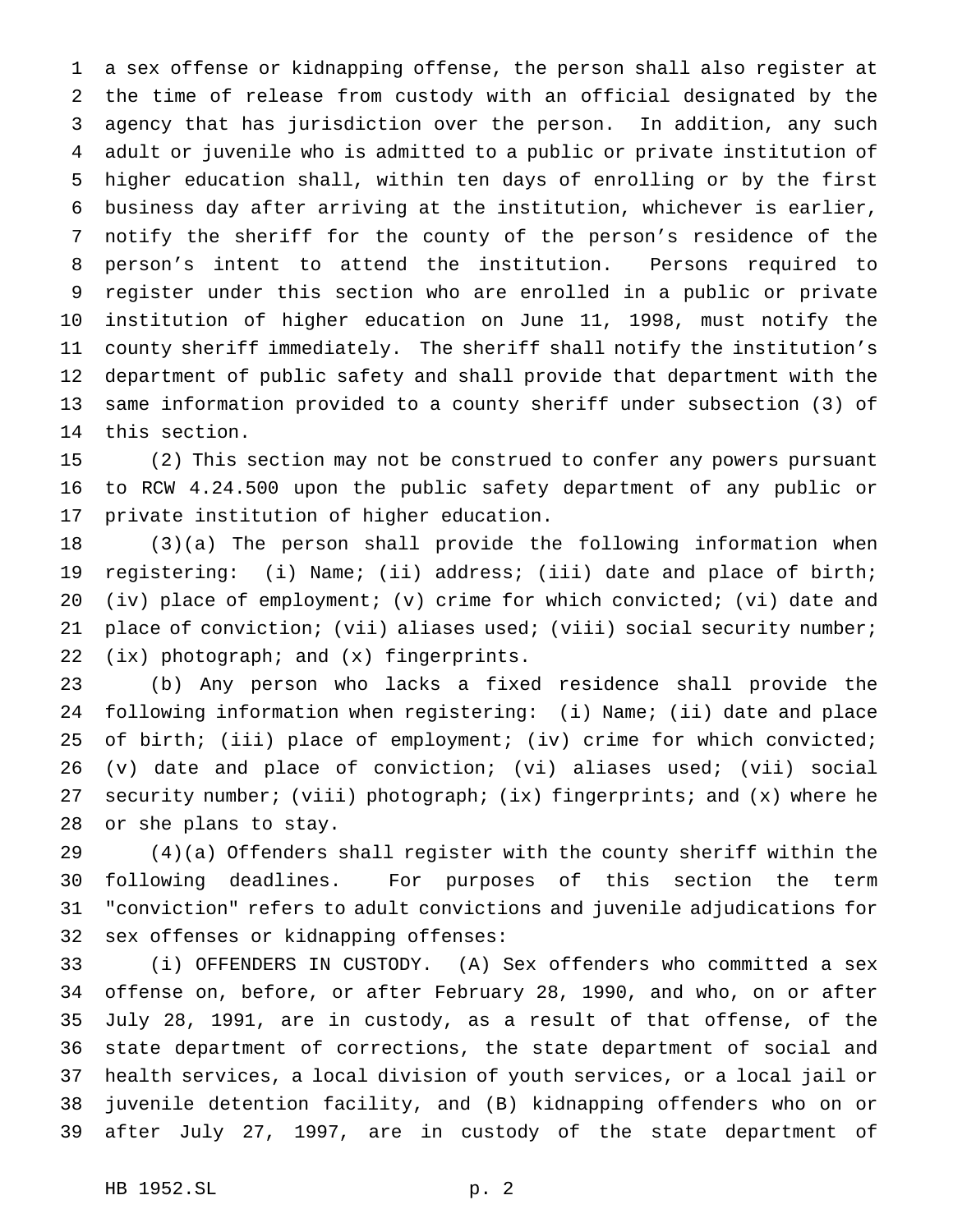corrections, the state department of social and health services, a local division of youth services, or a local jail or juvenile detention facility, must register at the time of release from custody with an official designated by the agency that has jurisdiction over the offender. The agency shall within three days forward the registration information to the county sheriff for the county of the offender's anticipated residence. The offender must also register within twenty- four hours from the time of release with the county sheriff for the county of the person's residence, or if the person is not a resident of Washington, the county of the person's school, or place of employment or vocation. The agency that has jurisdiction over the offender shall provide notice to the offender of the duty to register. Failure to register at the time of release and within twenty-four hours of release constitutes a violation of this section and is punishable as provided in subsection (10) of this section.

 When the agency with jurisdiction intends to release an offender with a duty to register under this section, and the agency has knowledge that the offender is eligible for developmental disability services from the department of social and health services, the agency shall notify the division of developmental disabilities of the release. Notice shall occur not more than thirty days before the offender is to be released. The agency and the division shall assist the offender in meeting the initial registration requirement under this section. Failure to provide such assistance shall not constitute a defense for any violation of this section.

 (ii) OFFENDERS NOT IN CUSTODY BUT UNDER STATE OR LOCAL JURISDICTION. Sex offenders who, on July 28, 1991, are not in custody but are under the jurisdiction of the indeterminate sentence review board or under the department of correction's active supervision, as defined by the department of corrections, the state department of social and health services, or a local division of youth services, for sex offenses committed before, on, or after February 28, 1990, must register within ten days of July 28, 1991. Kidnapping offenders who, on July 27, 1997, are not in custody but are under the jurisdiction of the indeterminate sentence review board or under the department of correction's active supervision, as defined by the department of corrections, the state department of social and health services, or a local division of youth services, for kidnapping offenses committed before, on, or after July 27, 1997, must register within ten days of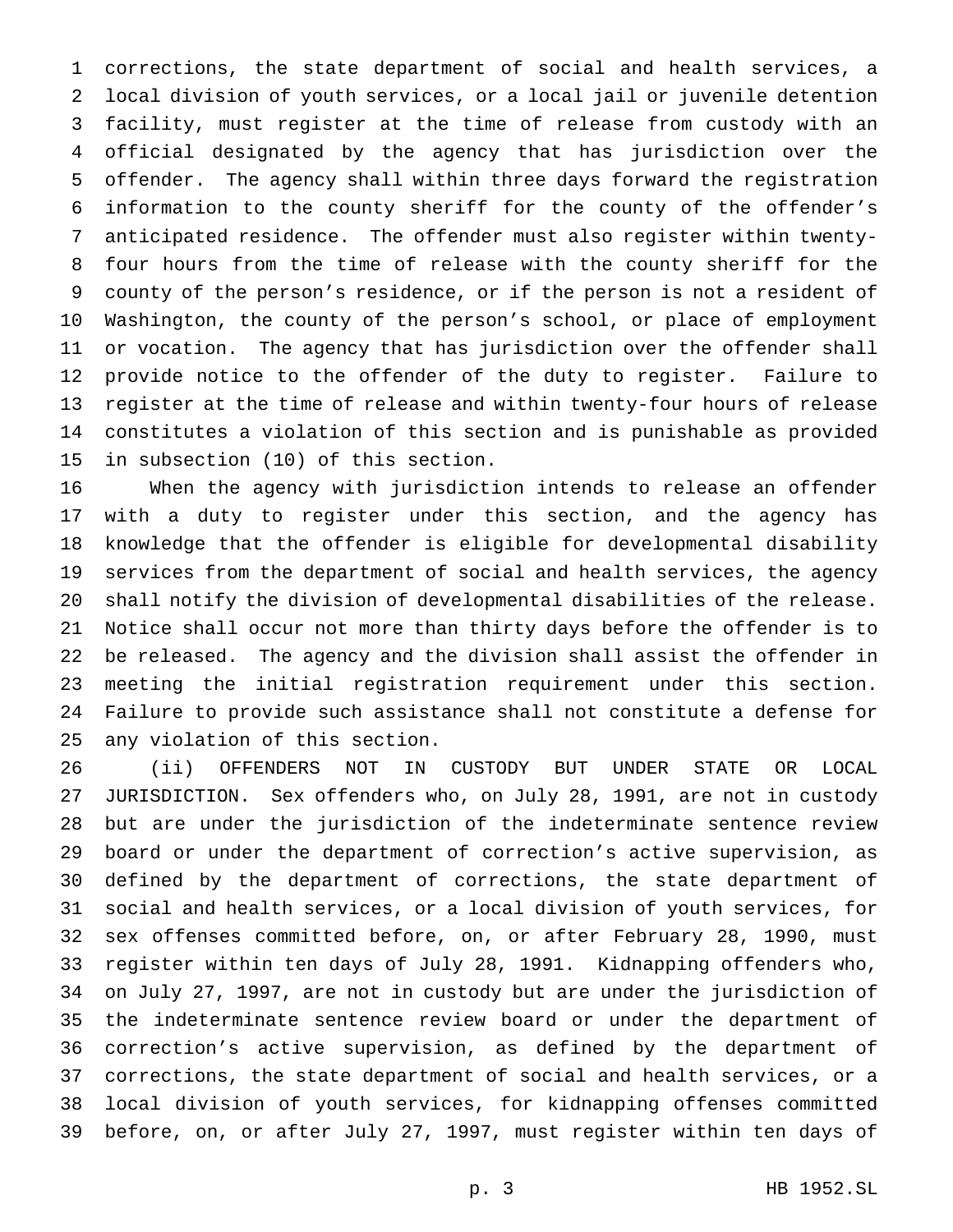July 27, 1997. A change in supervision status of a sex offender who was required to register under this subsection (4)(a)(ii) as of July 28, 1991, or a kidnapping offender required to register as of July 27, 1997, shall not relieve the offender of the duty to register or to reregister following a change in residence. The obligation to register shall only cease pursuant to RCW 9A.44.140.

 (iii) OFFENDERS UNDER FEDERAL JURISDICTION. Sex offenders who, on or after July 23, 1995, and kidnapping offenders who, on or after July 27, 1997, as a result of that offense are in the custody of the United States bureau of prisons or other federal or military correctional agency for sex offenses committed before, on, or after February 28, 1990, or kidnapping offenses committed on, before, or after July 27, 1997, must register within twenty-four hours from the time of release with the county sheriff for the county of the person's residence, or if the person is not a resident of Washington, the county of the person's school, or place of employment or vocation. Sex offenders who, on July 23, 1995, are not in custody but are under the jurisdiction of the United States bureau of prisons, United States courts, United States parole commission, or military parole board for sex offenses committed before, on, or after February 28, 1990, must register within ten days of July 23, 1995. Kidnapping offenders who, on July 27, 1997, are not in custody but are under the jurisdiction of the United States bureau of prisons, United States courts, United States parole commission, or military parole board for kidnapping offenses committed before, on, or after July 27, 1997, must register within ten days of July 27, 1997. A change in supervision status of a sex offender who was required to register under this subsection (4)(a)(iii) as of July 23, 1995, or a kidnapping offender required to register as of July 27, 1997 shall not relieve the offender of the duty to register or to reregister following a change in residence, or if the person is not a resident of Washington, the county of the person's school, or place of employment or vocation. The obligation to register shall only cease pursuant to RCW 9A.44.140.

 (iv) OFFENDERS WHO ARE CONVICTED BUT NOT CONFINED. Sex offenders who are convicted of a sex offense on or after July 28, 1991, for a sex offense that was committed on or after February 28, 1990, and kidnapping offenders who are convicted on or after July 27, 1997, for a kidnapping offense that was committed on or after July 27, 1997, but who are not sentenced to serve a term of confinement immediately upon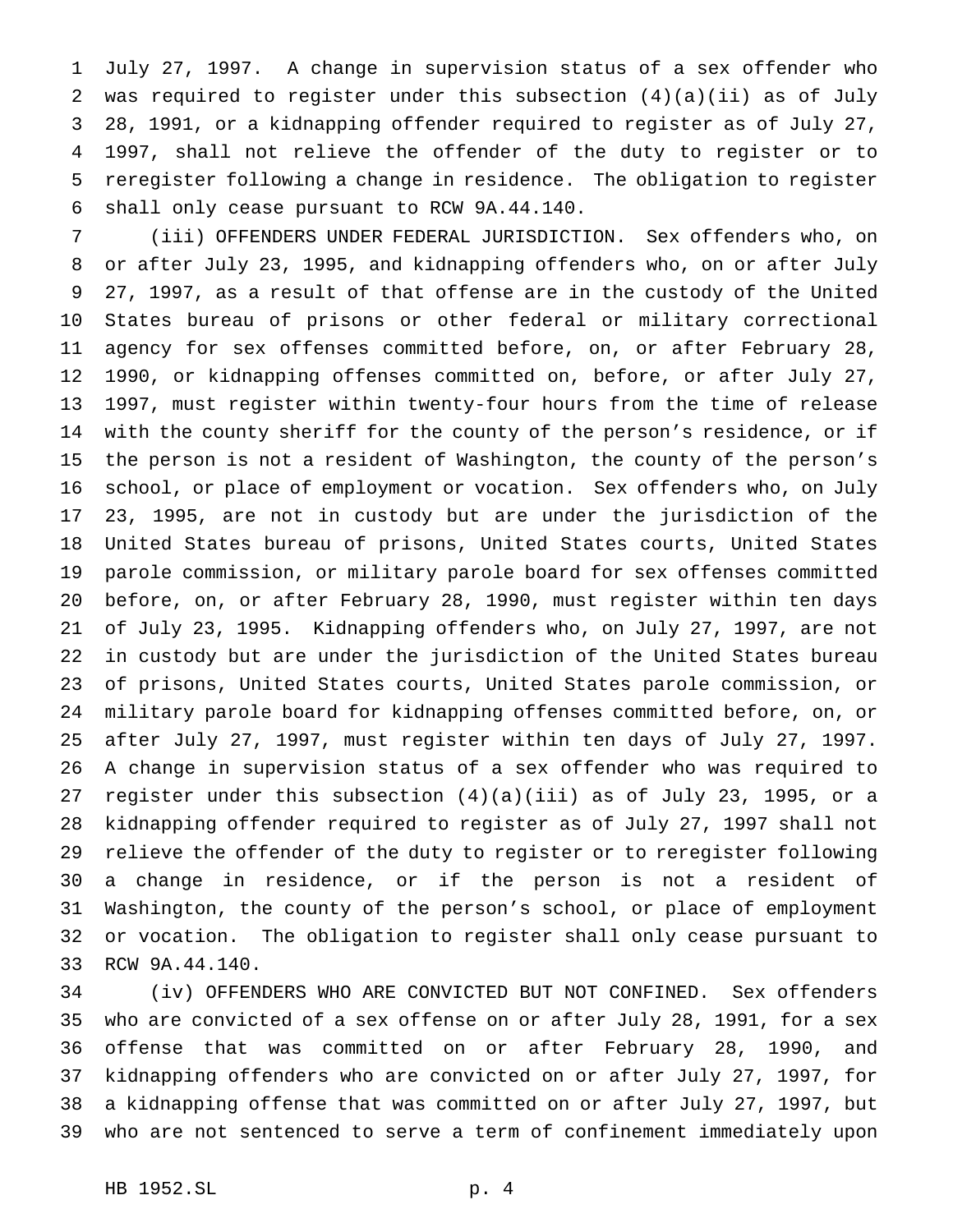sentencing, shall report to the county sheriff to register immediately upon completion of being sentenced.

 (v) OFFENDERS WHO ARE NEW RESIDENTS OR RETURNING WASHINGTON RESIDENTS. Sex offenders and kidnapping offenders who move to Washington state from another state or a foreign country that are not under the jurisdiction of the state department of corrections, the indeterminate sentence review board, or the state department of social and health services at the time of moving to Washington, must register within thirty days of establishing residence or reestablishing residence if the person is a former Washington resident. The duty to register under this subsection applies to sex offenders convicted under the laws of another state or a foreign country, federal or military statutes, or Washington state for offenses committed on or after February 28, 1990, and to kidnapping offenders convicted under the laws of another state or a foreign country, federal or military statutes, or Washington state for offenses committed on or after July 27, 1997. Sex offenders and kidnapping offenders from other states or a foreign country who, when they move to Washington, are under the jurisdiction of the department of corrections, the indeterminate sentence review board, or the department of social and health services must register within twenty-four hours of moving to Washington. The agency that has jurisdiction over the offender shall notify the offender of the registration requirements before the offender moves to Washington.

 (vi) OFFENDERS FOUND NOT GUILTY BY REASON OF INSANITY. Any adult or juvenile who has been found not guilty by reason of insanity under chapter 10.77 RCW of (A) committing a sex offense on, before, or after February 28, 1990, and who, on or after July 23, 1995, is in custody, as a result of that finding, of the state department of social and health services, or (B) committing a kidnapping offense on, before, or after July 27, 1997, and who on or after July 27, 1997, is in custody, as a result of that finding, of the state department of social and health services, must register within twenty-four hours from the time of release with the county sheriff for the county of the person's residence. The state department of social and health services shall provide notice to the adult or juvenile in its custody of the duty to register. Any adult or juvenile who has been found not guilty by reason of insanity of committing a sex offense on, before, or after February 28, 1990, but who was released before July 23, 1995, or any adult or juvenile who has been found not guilty by reason of insanity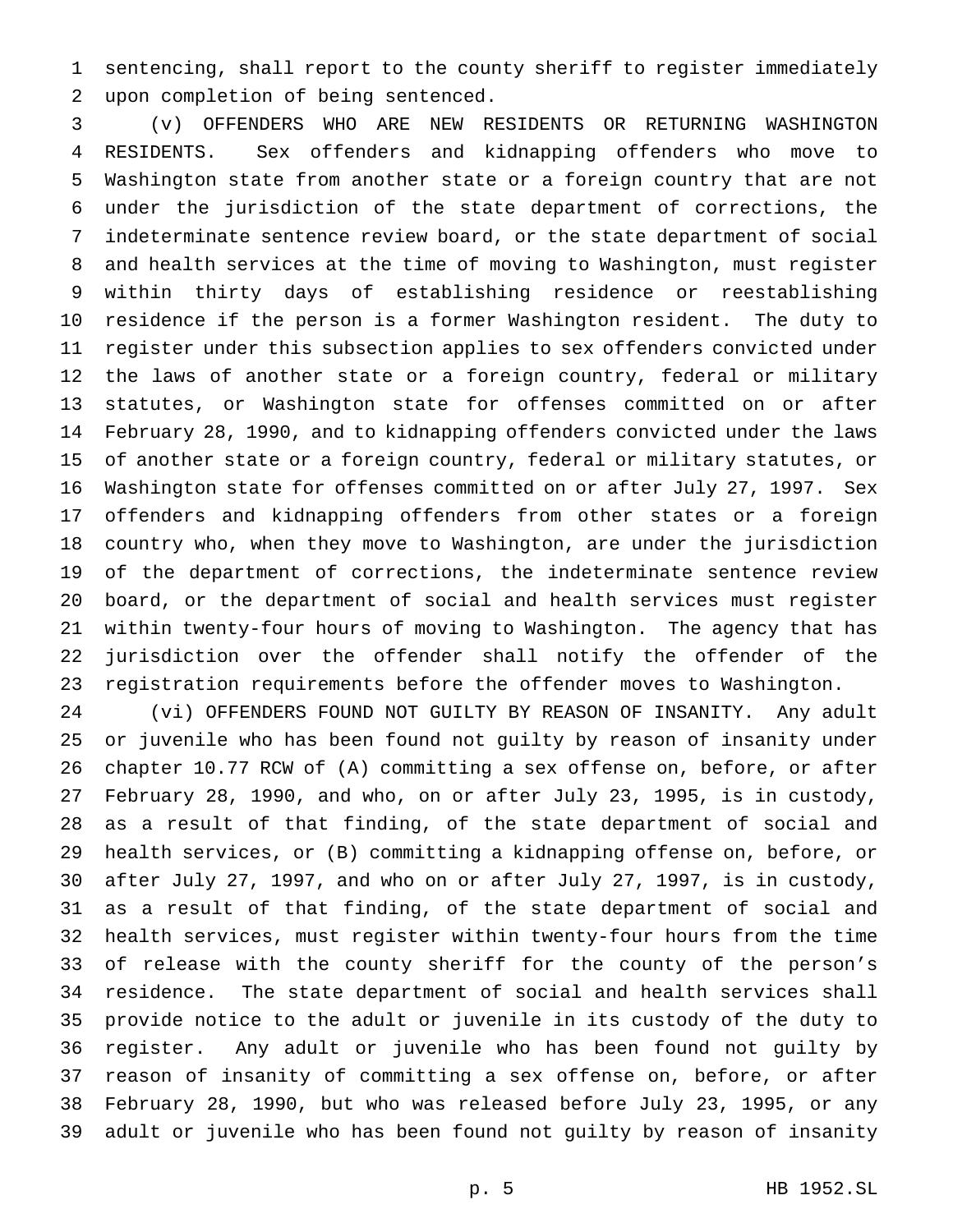of committing a kidnapping offense but who was released before July 27, 1997, shall be required to register within twenty-four hours of receiving notice of this registration requirement. The state department of social and health services shall make reasonable attempts within available resources to notify sex offenders who were released before July 23, 1995, and kidnapping offenders who were released before July 27, 1997. Failure to register within twenty-four hours of release, or of receiving notice, constitutes a violation of this section and is punishable as provided in subsection (10) of this section.

 (vii) OFFENDERS WHO LACK A FIXED RESIDENCE. Any person who lacks a fixed residence and leaves the county in which he or she is registered and enters and remains within a new county for twenty-four hours is required to register with the county sheriff not more than twenty-four hours after entering the county and provide the information required in subsection (3)(b) of this section.

 (viii) OFFENDERS WHO LACK A FIXED RESIDENCE AND WHO ARE UNDER SUPERVISION. Offenders who lack a fixed residence and who are under the supervision of the department shall register in the county of their supervision.

 (ix) OFFENDERS WHO MOVE TO, WORK, CARRY ON A VOCATION, OR ATTEND SCHOOL IN ANOTHER STATE. Offenders required to register in Washington, who move to another state, or who work, carry on a vocation, or attend school in another state shall register a new address, fingerprints, and photograph with the new state within ten days after establishing residence, or after beginning to work, carry on a vocation, or attend school in the new state. The person must also send written notice within ten days of moving to the new state or to a foreign country to the county sheriff with whom the person last registered in Washington state. The county sheriff shall promptly forward this information to the Washington state patrol.

 (b) Failure to register within the time required under this section constitutes a per se violation of this section and is punishable as provided in subsection (10) of this section. The county sheriff shall not be required to determine whether the person is living within the county.

 (c) An arrest on charges of failure to register, service of an information, or a complaint for a violation of this section, or arraignment on charges for a violation of this section, constitutes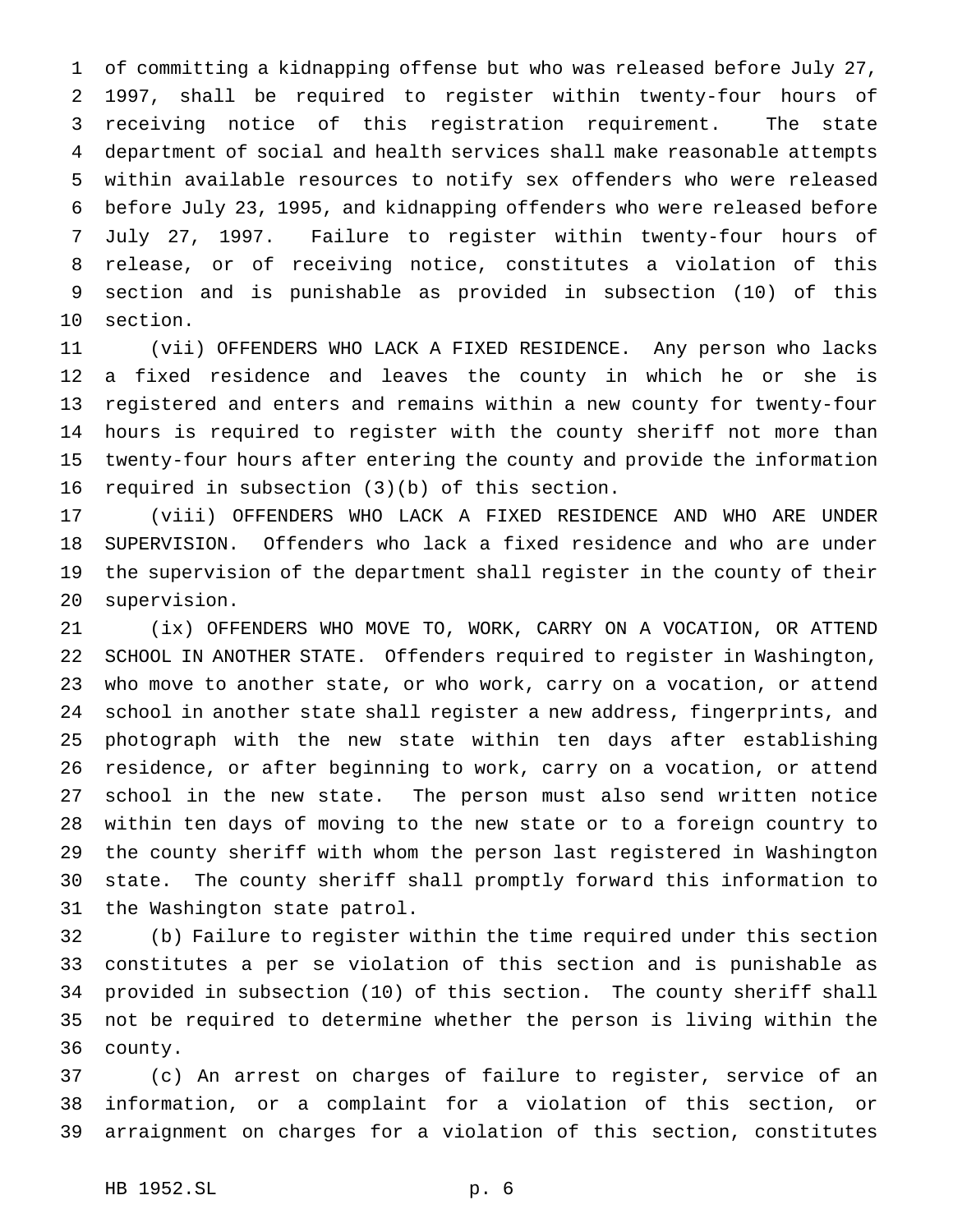actual notice of the duty to register. Any person charged with the crime of failure to register under this section who asserts as a defense the lack of notice of the duty to register shall register immediately following actual notice of the duty through arrest, service, or arraignment. Failure to register as required under this subsection (4)(c) constitutes grounds for filing another charge of failing to register. Registering following arrest, service, or arraignment on charges shall not relieve the offender from criminal liability for failure to register prior to the filing of the original charge.

 (d) The deadlines for the duty to register under this section do not relieve any sex offender of the duty to register under this section as it existed prior to July 28, 1991.

 (5)(a) If any person required to register pursuant to this section changes his or her residence address within the same county, the person must send written notice of the change of address to the county sheriff within seventy-two hours of moving. If any person required to register pursuant to this section moves to a new county, the person must send written notice of the change of address at least fourteen days before moving to the county sheriff in the new county of residence and must register with that county sheriff within twenty-four hours of moving. The person must also send written notice within ten days of the change of address in the new county to the county sheriff with whom the person last registered. The county sheriff with whom the person last registered shall promptly forward the information concerning the change of address to the county sheriff for the county of the person's new residence. Upon receipt of notice of change of address to a new state, the county sheriff shall promptly forward the information regarding the change of address to the agency designated by the new state as the state's offender registration agency.

 (b) It is an affirmative defense to a charge that the person failed to send a notice at least fourteen days in advance of moving as required under (a) of this subsection that the person did not know the location of his or her new residence at least fourteen days before moving. The defendant must establish the defense by a preponderance of the evidence and, to prevail on the defense, must also prove by a preponderance that the defendant sent the required notice within twenty-four hours of determining the new address.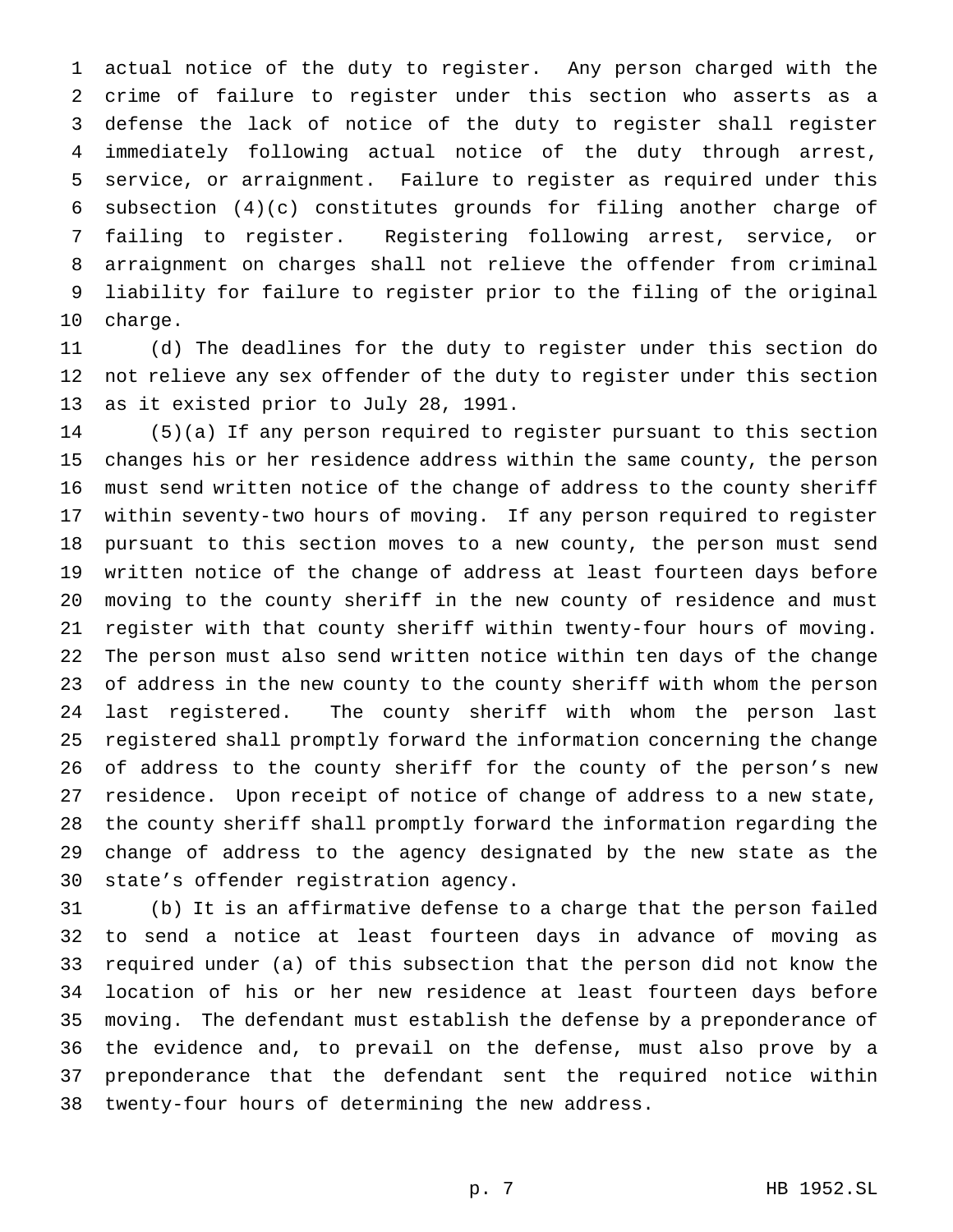(6)(a) Any person required to register under this section who lacks a fixed residence shall provide written notice to the sheriff of the 3 county where he or she last registered within ((fourteen days)) forty-4 eight hours excluding weekends and holidays after ceasing to have a fixed residence. The notice shall include the information required by subsection (3)(b) of this section, except the photograph and fingerprints. The county sheriff may, for reasonable cause, require the offender to provide a photograph and fingerprints. The sheriff shall forward this information to the sheriff of the county in which the person intends to reside, if the person intends to reside in another county.

12 (b) A person who lacks a fixed residence must report weekly, in 13 person, to the sheriff of the county where he or she is registered. 14 ((If he or she has been classified as a risk level I sex or kidnapping 15 offender, he or she must report monthly. If he or she has been classified as a risk level II or III sex or kidnapping offender, he or 17 she must report weekly.)) The weekly report shall be on a day specified 18 by the county sheriff's office, and shall occur during normal business 19 hours. The county sheriff's office may require the person to list the locations where the person has stayed during the last seven days. The lack of a fixed residence is a factor that may be considered in 22 determining ((a sex)) an offender's risk level and shall make the 23 offender subject to disclosure of information to the public at large pursuant to RCW 4.24.550.

 (c) If any person required to register pursuant to this section does not have a fixed residence, it is an affirmative defense to the charge of failure to register, that he or she provided written notice to the sheriff of the county where he or she last registered within 29 ((fourteen days)) forty-eight hours excluding weekends and holidays after ceasing to have a fixed residence and has subsequently complied with the requirements of subsections (4)(a)(vii) or (viii) and (6) of this section. To prevail, the person must prove the defense by a preponderance of the evidence.

 (7) A sex offender subject to registration requirements under this section who applies to change his or her name under RCW 4.24.130 or any other law shall submit a copy of the application to the county sheriff of the county of the person's residence and to the state patrol not fewer than five days before the entry of an order granting the name change. No sex offender under the requirement to register under this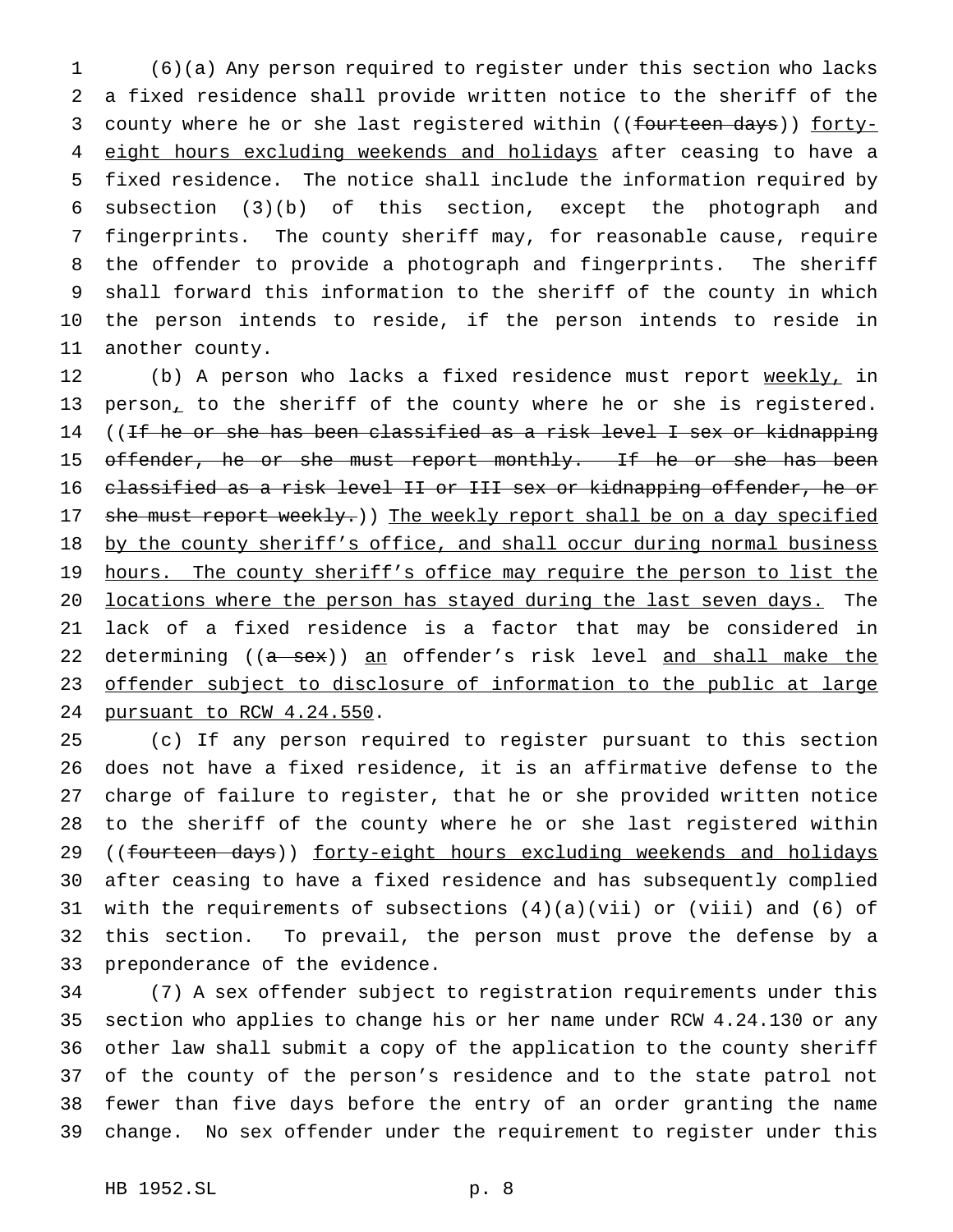section at the time of application shall be granted an order changing his or her name if the court finds that doing so will interfere with legitimate law enforcement interests, except that no order shall be denied when the name change is requested for religious or legitimate cultural reasons or in recognition of marriage or dissolution of marriage. A sex offender under the requirement to register under this section who receives an order changing his or her name shall submit a copy of the order to the county sheriff of the county of the person's residence and to the state patrol within five days of the entry of the order.

 (8) The county sheriff shall obtain a photograph of the individual and shall obtain a copy of the individual's fingerprints.

 (9) For the purpose of RCW 9A.44.130, 10.01.200, 43.43.540, 70.48.470, and 72.09.330:

 (a) "Sex offense" means any offense defined as a sex offense by RCW 9.94A.030 and any violation of RCW 9.68A.040 (sexual exploitation of a minor), 9.68A.050 (dealing in depictions of minor engaged in sexually explicit conduct), 9.68A.060 (sending, bringing into state depictions of minor engaged in sexually explicit conduct), 9.68A.090 (communication with minor for immoral purposes), 9.68A.100 (patronizing juvenile prostitute), or 9A.44.096 (sexual misconduct with a minor in the second degree), as well as any gross misdemeanor that is, under chapter 9A.28 RCW, a criminal attempt, criminal solicitation, or criminal conspiracy to commit an offense that is classified as a sex offense under RCW 9.94A.030.

 (b) "Kidnapping offense" means the crimes of kidnapping in the first degree, kidnapping in the second degree, and unlawful imprisonment as defined in chapter 9A.40 RCW, where the victim is a minor and the offender is not the minor's parent.

 (c) "Employed" or "carries on a vocation" means employment that is full-time or part-time for a period of time exceeding fourteen days, or for an aggregate period of time exceeding thirty days during any calendar year. A person is employed or carries on a vocation whether the person's employment is financially compensated, volunteered, or for the purpose of government or educational benefit.

 (d) "Student" means a person who is enrolled, on a full-time or part-time basis, in any public or private educational institution. An educational institution includes any secondary school, trade or professional institution, or institution of higher education.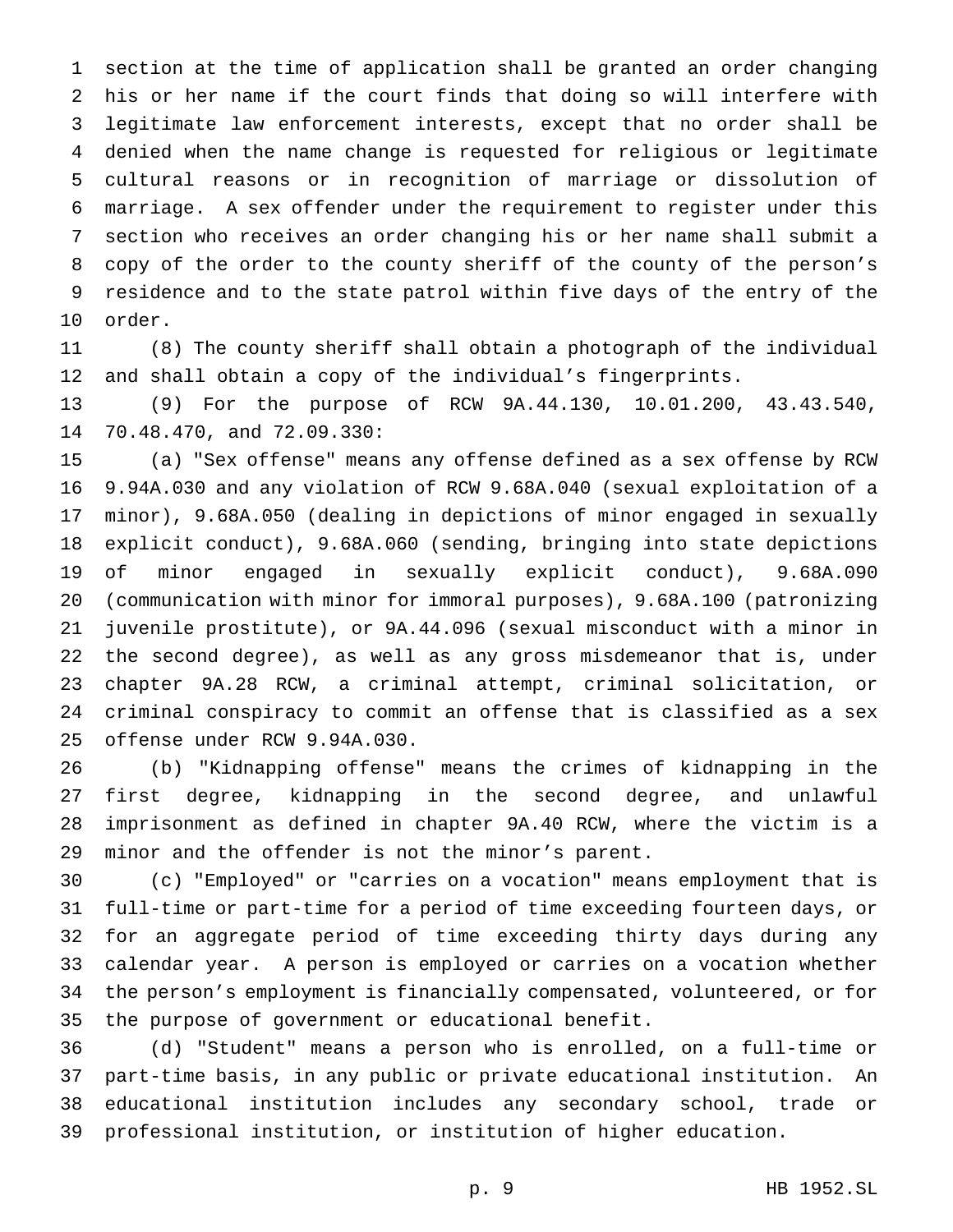(10) A person who knowingly fails to register with the county sheriff or notify the county sheriff, or who changes his or her name without notifying the county sheriff and the state patrol, as required by this section is guilty of a class C felony if the crime for which the individual was convicted was a felony sex offense as defined in subsection (9)(a) of this section or a federal or out-of-state conviction for an offense that under the laws of this state would be a felony sex offense as defined in subsection (9)(a) of this section. If the crime was other than a felony or a federal or out-of-state conviction for an offense that under the laws of this state would be other than a felony, violation of this section is a gross misdemeanor. (11) A person who knowingly fails to register or who moves within the state without notifying the county sheriff as required by this section is guilty of a class C felony if the crime for which the individual was convicted was a felony kidnapping offense as defined in subsection (9)(b) of this section or a federal or out-of-state conviction for an offense that under the laws of this state would be a felony kidnapping offense as defined in subsection (9)(b) of this section. If the crime was other than a felony or a federal or out-of- state conviction for an offense that under the laws of this state would be other than a felony, violation of this section is a gross misdemeanor.

 **Sec. 2.** RCW 4.24.550 and 1998 c 220 s 6 are each amended to read as follows:

 (1) Public agencies are authorized to release information to the public regarding sex offenders and kidnapping offenders when the agency determines that disclosure of the information is relevant and necessary to protect the public and counteract the danger created by the particular offender. This authorization applies to information regarding: (a) Any person adjudicated or convicted of a sex offense as defined in RCW 9A.44.130 or a kidnapping offense as defined by RCW 9A.44.130; (b) any person under the jurisdiction of the indeterminate sentence review board as the result of a sex offense or kidnapping offense; (c) any person committed as a sexually violent predator under chapter 71.09 RCW or as a sexual psychopath under chapter 71.06 RCW; (d) any person found not guilty of a sex offense or kidnapping offense by reason of insanity under chapter 10.77 RCW; and (e) any person found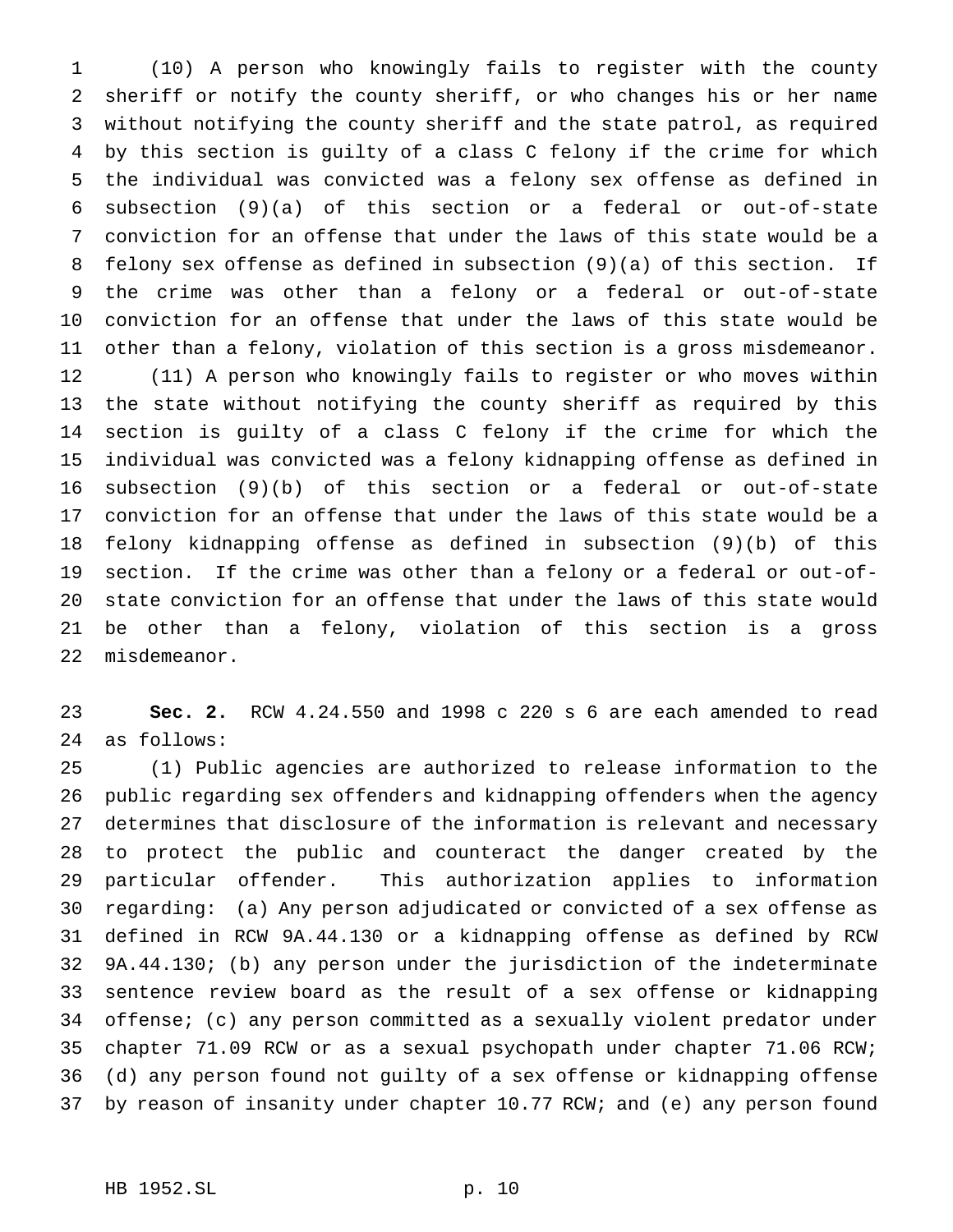incompetent to stand trial for a sex offense or kidnapping offense and subsequently committed under chapter 71.05 or 71.34 RCW.

 (2) The extent of the public disclosure of relevant and necessary information shall be rationally related to: (a) The level of risk posed by the offender to the community; (b) the locations where the offender resides, expects to reside, or is regularly found; and (c) the needs of the affected community members for information to enhance their individual and collective safety.

 (3) Local law enforcement agencies shall consider the following guidelines in determining the extent of a public disclosure made under this section: (a) For offenders classified as risk level I, the agency shall share information with other appropriate law enforcement agencies and may disclose, upon request, relevant, necessary, and accurate information to any victim or witness to the offense and to any individual community member who lives near the residence where the offender resides, expects to reside, or is regularly found; (b) for offenders classified as risk level II, the agency may also disclose relevant, necessary, and accurate information to public and private schools, child day care centers, family day care providers, businesses and organizations that serve primarily children, women, or vulnerable adults, and neighbors and community groups near the residence where the 22 offender resides, expects to reside, or is regularly found; ((and)) (c) for offenders classified as risk level III, the agency may also disclose relevant, necessary, and accurate information to the public at 25 large; and (d) because more localized notification is not feasible and homeless and transient offenders may present unique risks to the 27 community, the agency may also disclose relevant, necessary, and accurate information to the public at large for offenders registered as 29 homeless or transient.

 (4) Local law enforcement agencies that disseminate information pursuant to this section shall: (a) Review available risk level classifications made by the department of corrections, the department of social and health services, and the indeterminate sentence review board; (b) assign risk level classifications to all offenders about whom information will be disseminated; and (c) make a good faith effort to notify the public and residents at least fourteen days before the offender is released from confinement or, where an offender moves from another jurisdiction, as soon as possible after the agency learns of the offender's move, except that in no case may this notification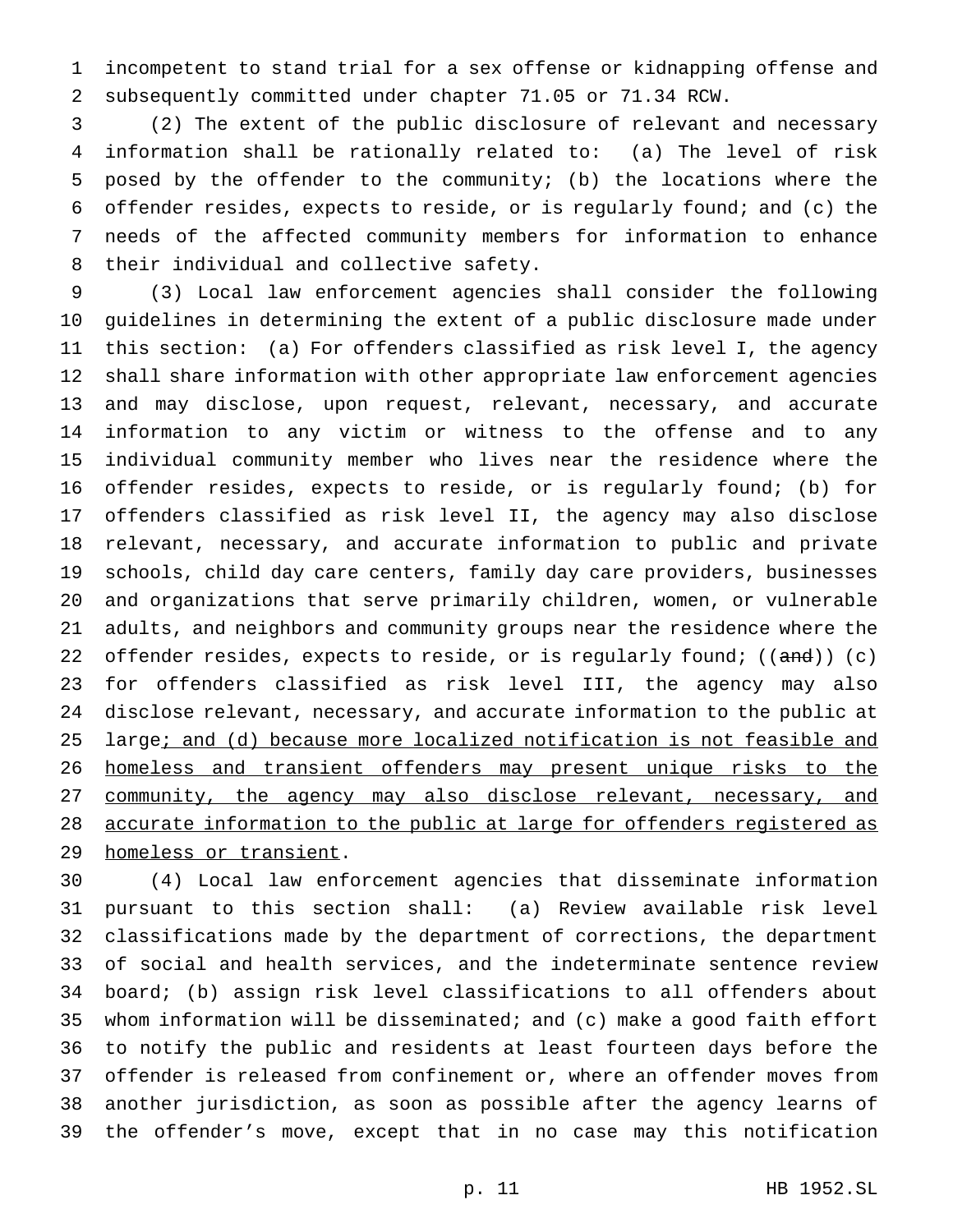provision be construed to require an extension of an offender's release date. The juvenile court shall provide local law enforcement officials with all relevant information on offenders allowed to remain in the community in a timely manner.

 (5) An appointed or elected public official, public employee, or public agency as defined in RCW 4.24.470 is immune from civil liability for damages for any discretionary risk level classification decisions or release of relevant and necessary information, unless it is shown that the official, employee, or agency acted with gross negligence or in bad faith. The immunity in this section applies to risk level classification decisions and the release of relevant and necessary information regarding any individual for whom disclosure is authorized. The decision of a local law enforcement agency or official to classify an offender to a risk level other than the one assigned by the department of corrections, the department of social and health services, or the indeterminate sentence review board, or the release of any relevant and necessary information based on that different classification shall not, by itself, be considered gross negligence or bad faith. The immunity provided under this section applies to the release of relevant and necessary information to other public officials, public employees, or public agencies, and to the general public.

 (6) Except as may otherwise be provided by law, nothing in this section shall impose any liability upon a public official, public employee, or public agency for failing to release information authorized under this section.

 (7) Nothing in this section implies that information regarding persons designated in subsection (1) of this section is confidential except as may otherwise be provided by law.

 (8) When a local law enforcement agency or official classifies an offender differently than the offender is classified by the department of corrections, the department of social and health services, or the indeterminate sentence review board, the law enforcement agency or official shall notify the appropriate department or the board and submit its reasons supporting the change in classification.

 **Sec. 3.** RCW 36.28A.040 and 2000 c 3 s 1 are each amended to read as follows: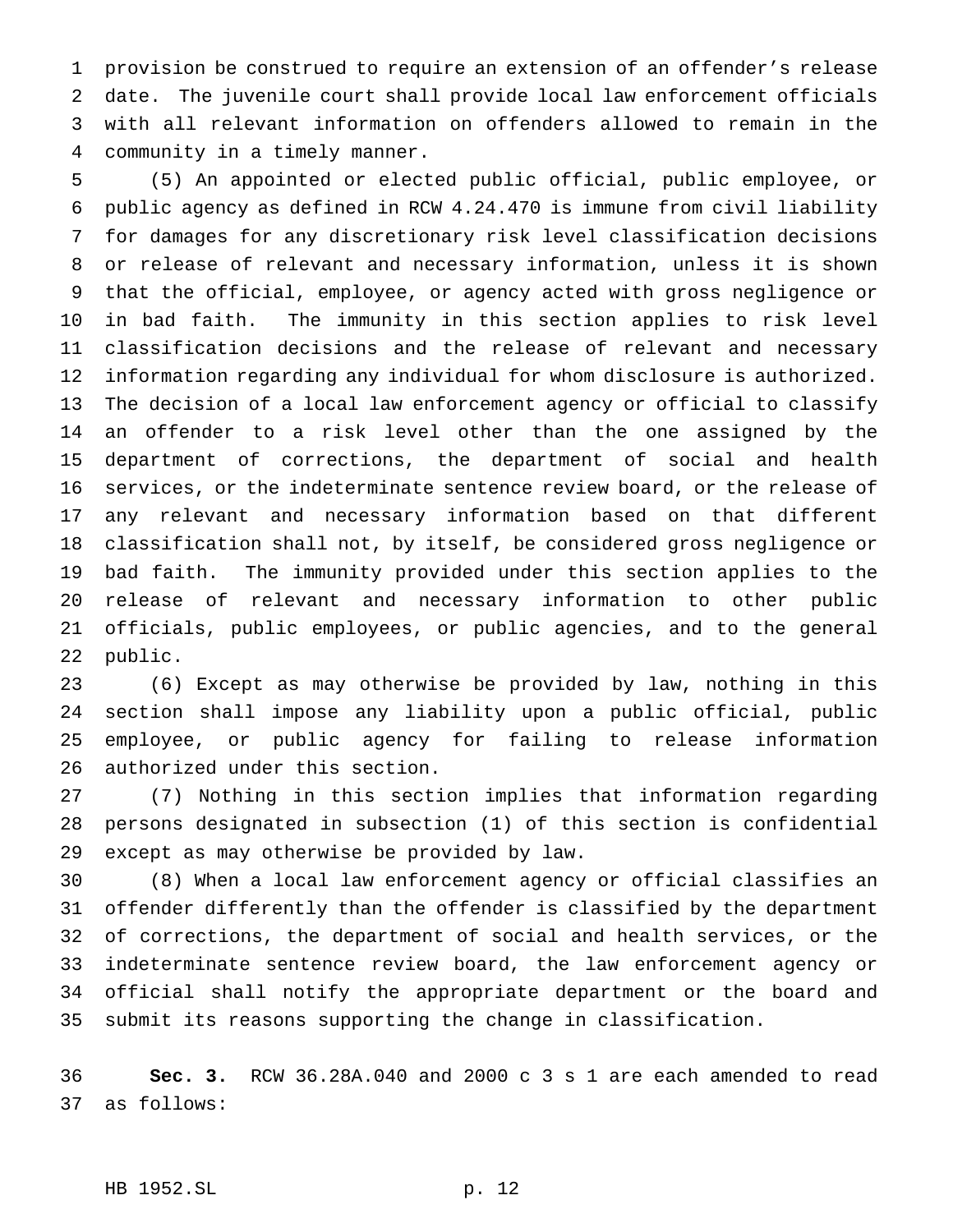(1) No later than ((December 31, 2001)) July 1, 2002, the Washington association of sheriffs and police chiefs shall implement and operate an electronic state-wide city and county jail booking and reporting system. The system shall serve as a central repository and instant information source for offender information and jail statistical data. The system shall be placed on the Washington state justice information network and be capable of communicating electronically with every Washington state city and county jail and with all other Washington state criminal justice agencies as defined in RCW 10.97.030.

 (2) After the Washington association of sheriffs and police chiefs has implemented an electronic jail booking system as described in subsection (1) of this section, if a city or county jail or law enforcement agency receives state or federal funding to cover the entire cost of implementing or reconfiguring an electronic jail booking system, the city or county jail or law enforcement agency shall implement or reconfigure an electronic jail booking system that is in compliance with the jail booking system standards developed pursuant to subsection (4) of this section.

 (3) After the Washington association of sheriffs and police chiefs has implemented an electronic jail booking system as described in subsection (1) of this section, city or county jails, or law enforcement agencies that operate electronic jail booking systems, but choose not to accept state or federal money to implement or reconfigure electronic jail booking systems, shall electronically forward jail booking information to the Washington association of sheriffs and police chiefs. At a minimum the information forwarded shall include the name of the offender, vital statistics, the date the offender was 29 arrested, the offenses arrested for, the date and time an offender is 30 released or transferred from a city or county jail, and if available, the mug shot. The electronic format in which the information is sent shall be at the discretion of the city or county jail, or law enforcement agency forwarding the information. City and county jails or law enforcement agencies that forward jail booking information under this subsection are not required to comply with the standards developed under subsection (4)(b) of this section.

 (4) The Washington association of sheriffs and police chiefs shall appoint, convene, and manage a state-wide jail booking and reporting system standards committee. The committee shall include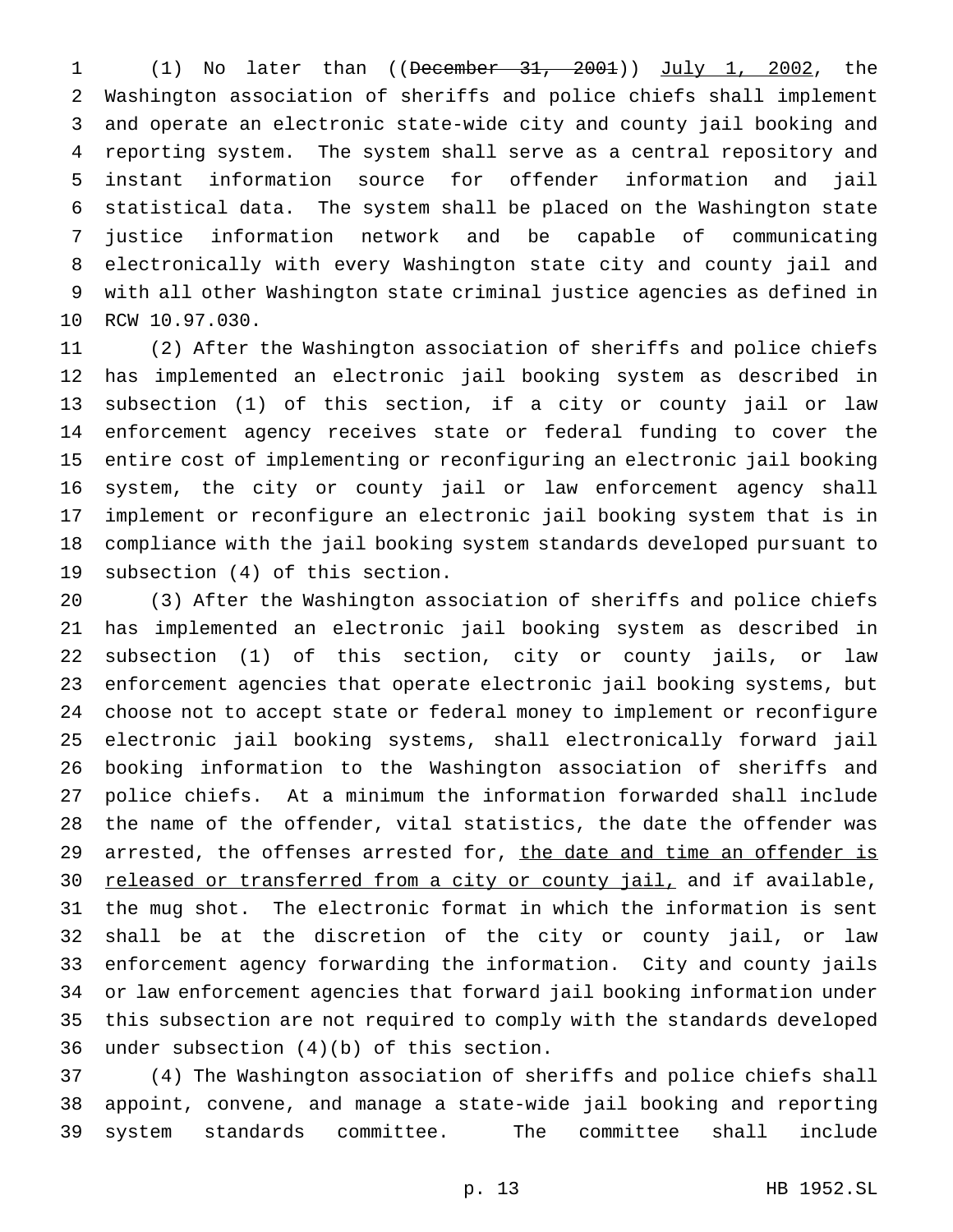representatives from the Washington association of sheriffs and police chiefs correction committee, the information service board's justice information committee, the judicial information system, at least two individuals who serve as jailers in a city or county jail, and other individuals that the Washington association of sheriffs and police chiefs places on the committee. The committee shall have the authority to:

 (a) Develop and amend as needed standards for the state-wide jail booking and reporting system and for the information that must be contained within the system. At a minimum, the system shall contain: (i) The offenses the individual has been charged with;

 (ii) Descriptive and personal information about each offender booked into a city or county jail. At a minimum, this information shall contain the offender's name, vital statistics, address, and mugshot;

 (iii) Information about the offender while in jail, which could be used to protect criminal justice officials that have future contact with the offender, such as medical conditions, acts of violence, and other behavior problems;

 (iv) Statistical data indicating the current capacity of each jail 21 and the quantity and category of offenses charged; ((and))

 (v) The ability to communicate directly and immediately with the 23 city and county jails and other criminal justice entities; and

 (vi) The date and time that an offender was released or transferred from a local jail;

 (b) Develop and amend as needed operational standards for city and county jail booking systems, which at a minimum shall include the type of information collected and transmitted, and the technical requirements needed for the city and county jail booking system to communicate with the state-wide jail booking and reporting system;

 (c) Develop and amend as needed standards for allocating grants to city and county jails or law enforcement agencies that will be implementing or reconfiguring electronic jail booking systems.

 (5) By January 1, 2001, the standards committee shall complete the initial standards described in subsection (4) of this section, and the standards shall be placed into a report and provided to all Washington state city and county jails, all other criminal justice agencies as defined in RCW 10.97.030, the chair of the Washington state senate human services and corrections committee, and the chair of the